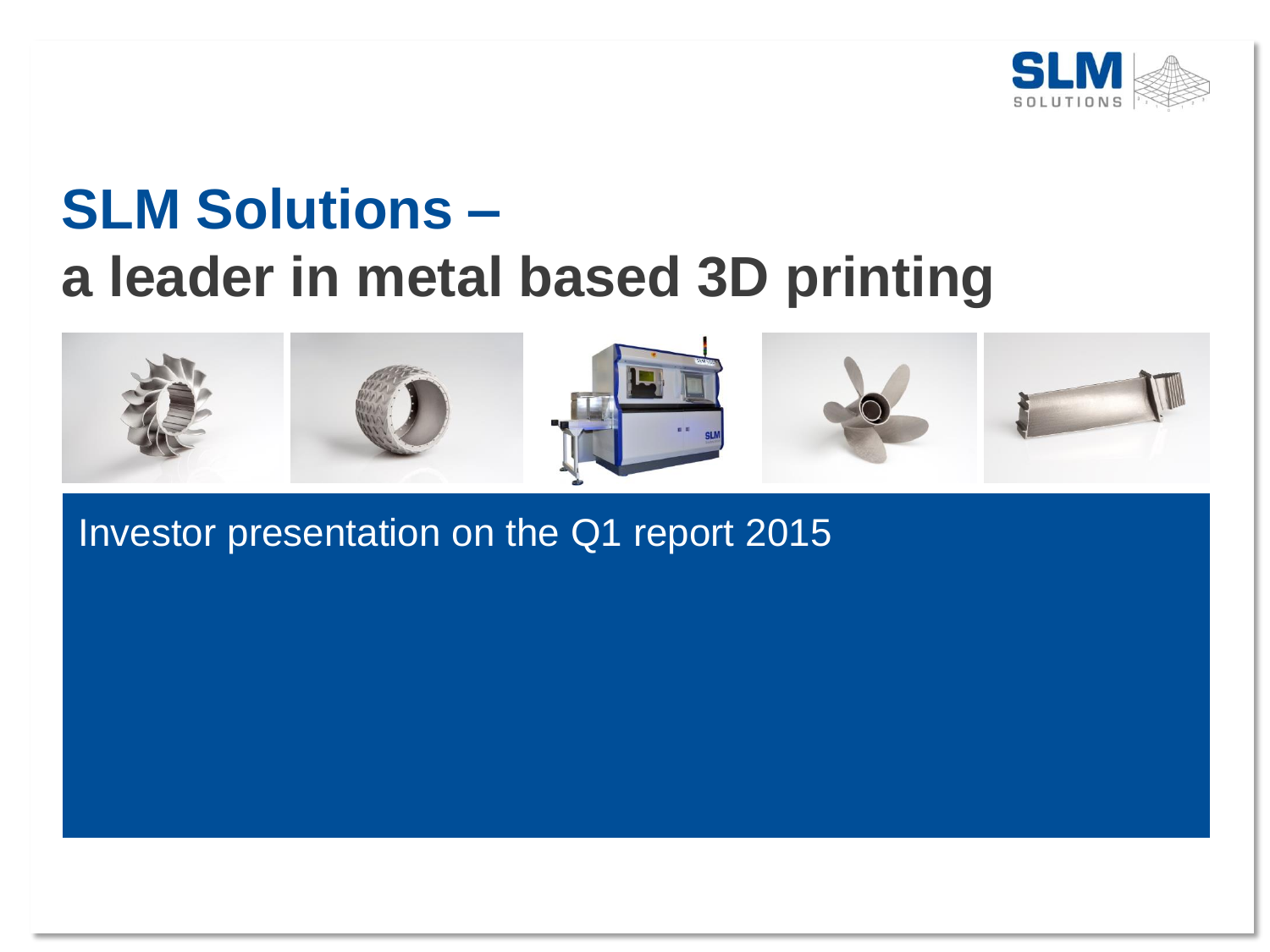#### **Good start in FY 2015, SLM keeps positive momentum**



**Strong Q1 order intake: +300 % in machine value**

**Revenue up: +130 % group; +224 % machine sales segment** 

**Adj. EBITDA margin at 3.2 % (previous year: -6.3 %)**

**YTD May 11, 2015: Order intake +60 % in # machines**

**YTD May 11, 2015: Order intake +150 % in machine value**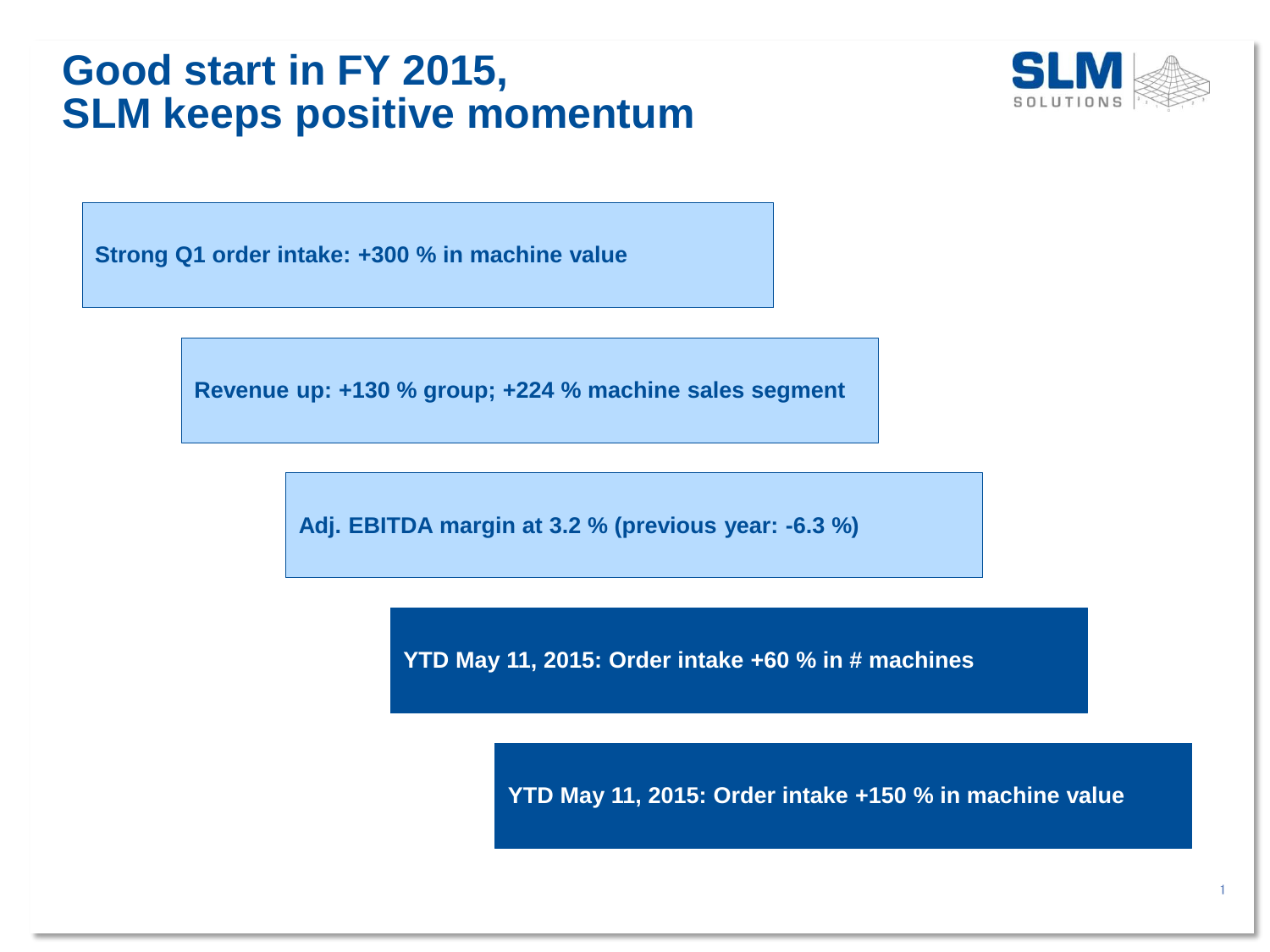# **Solid share price development since IPO**





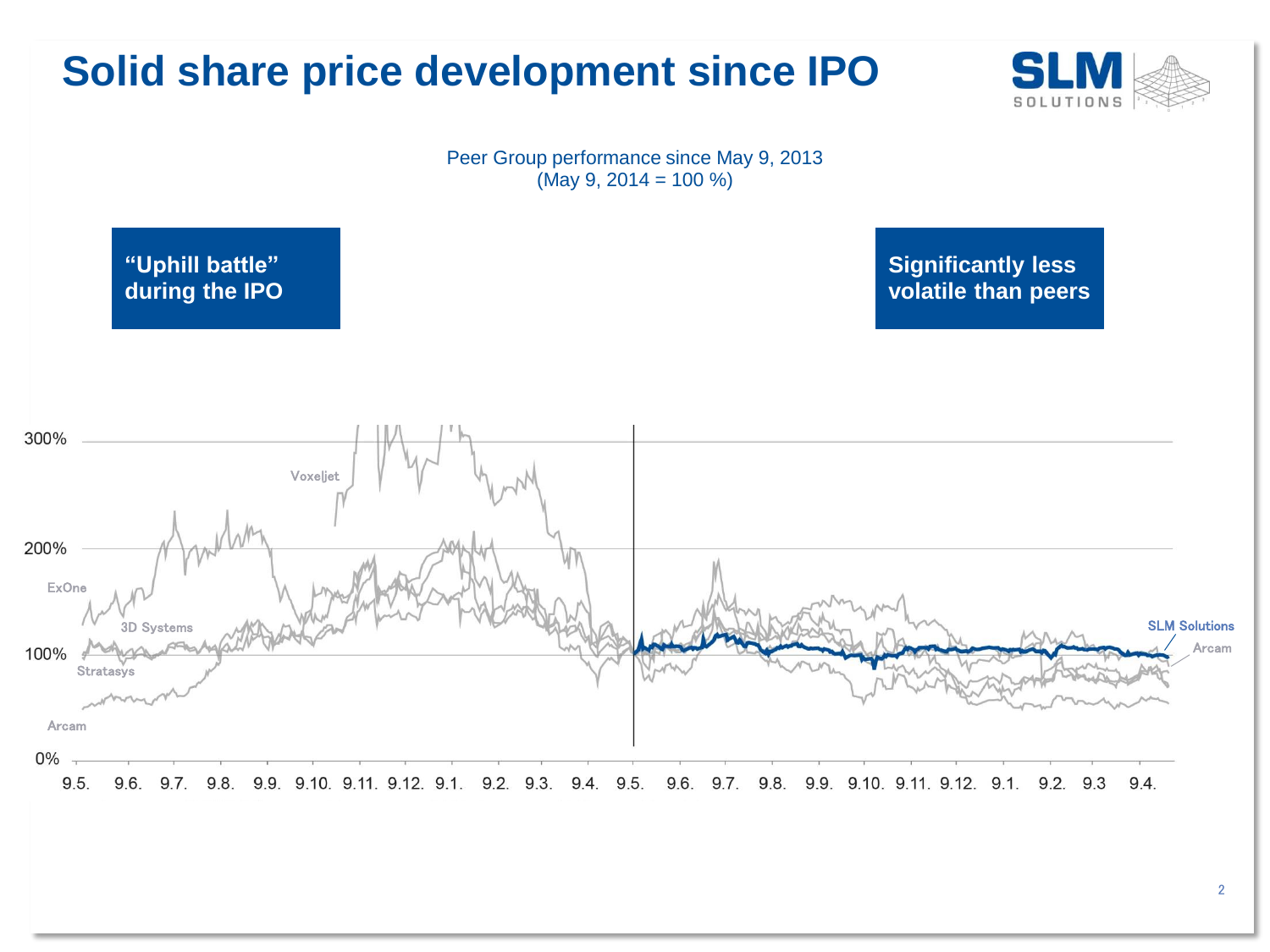# **Highlights Q1 2015 (1/2)**



|                                                   | <b>Unit</b>        | Q1 2015 | Q1 2014  | Change in %<br>or % points |
|---------------------------------------------------|--------------------|---------|----------|----------------------------|
| Revenue                                           | TEUR               | 8,476   | 3,689    | $+129.8$                   |
| Total operating revenue                           | TEUR               | 11,683  | 5,527    | $+111.4$                   |
| Cost of materials                                 | TEUR               | 6,700   | 3,004    | $+123.0$                   |
| Cost of materials ratio<br>(as % of total output) | %                  | 57.4    | 54.4     | $+3.0$                     |
| Personnel costs*                                  | TEUR               | 2,920   | 1,369    | $+113.3$                   |
| Personnel costs ratio*<br>(as % of total output)  | %                  | 25.0    | 24.8     | $+0.2$                     |
| <b>Adjusted EBITDA</b>                            | TEUR               | 273     | $-233$   |                            |
| Adjusted EBITDA margin<br>(as % of revenue)       | %                  | 3.2     | $-6.3$   | $+9.5$                     |
| Consolidated net result                           | TEUR               | $-811$  | $-1,401$ | $-42.1$                    |
| Earnings per share<br>(basic)**                   | <b>EUR</b>         | $-0.05$ | $-0.10$  |                            |
| New order intake                                  | No. of<br>machines | 17      | 7        | $+142.9$                   |
| New order intake                                  | TEUR               | 14,432  | 3,603    | $+301.6$                   |

\* In Q1 adjusted for retention bonus of TEUR 396

\*\* Q1 2015 calculation with 17,980,867 shares (previous year: 13,814,200 shares)

#### **Comments**

- In the machine sales segment revenue increased by 224 % in Q1 2015 compared to Q1 2014
- Cost of materials ratio (expressed as a percentage of total output) increased to 57.4% mainly due to inventory build-up
- **Personnel cost ratio adjusted for retention bonus of TEUR** 396 increased to 25.0 % (Q1 2014: 24.8%) due to hiring. Higher number of 145 FTE in Q1 2015 (Q1 2014: 78 FTE)
- Adjusted EBITDA Q1 2015 takes into account retention bonus reported among personnel expenses (in Q1 2014 adjusted for IPO costs)
- New order intake more than doubled to 17 machines in Q1 2015 (Q1 2014: 7 machines), value of ordered machines quadrupled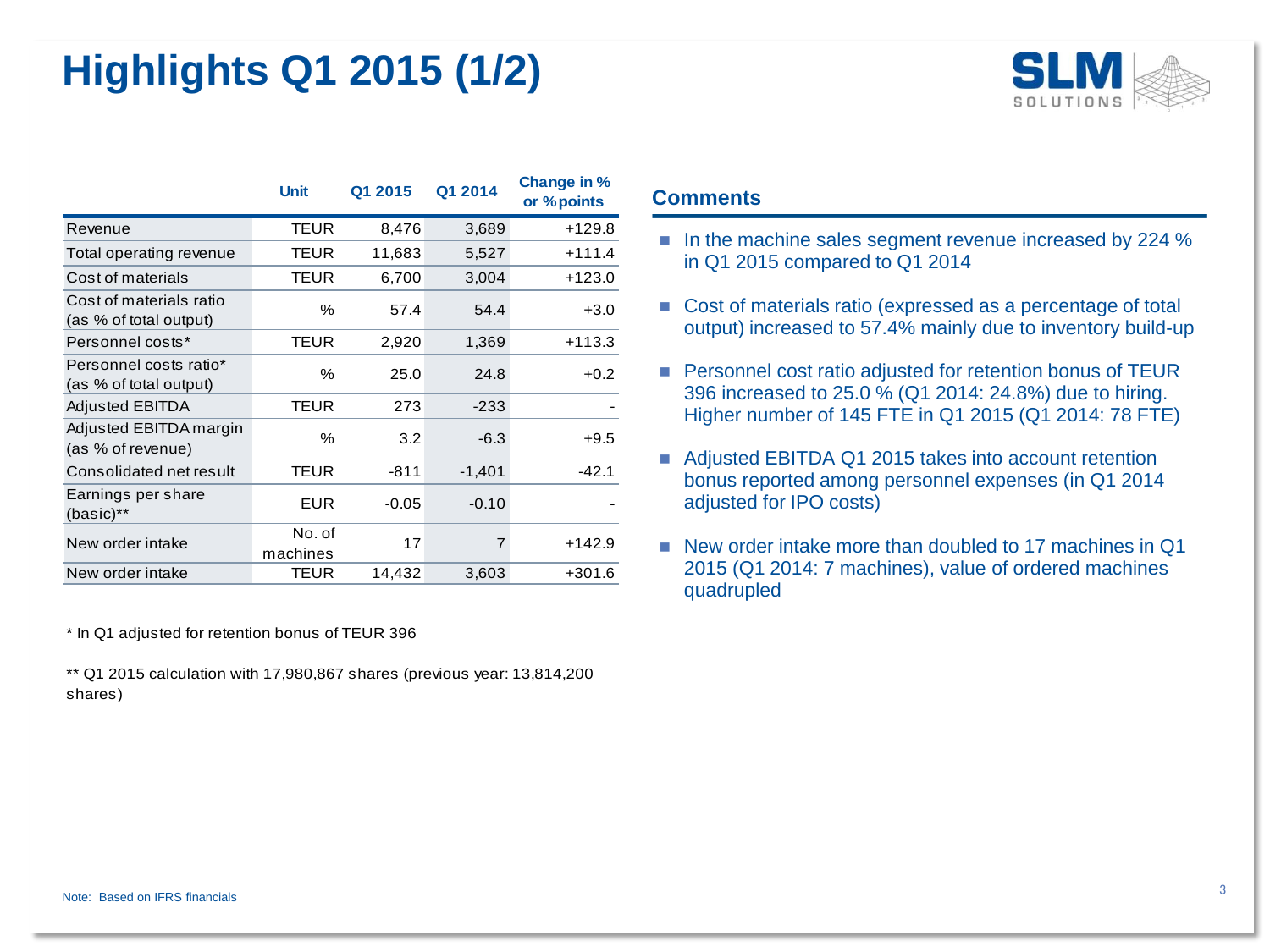# **Highlights Q1 2015 (2/2)**



|                    | <b>Unit</b> | 31.03.15 | 31.12.14 | Change in %<br>or % points |
|--------------------|-------------|----------|----------|----------------------------|
| Non-current assets | TEUR        | 23,078   | 22,456   | $+2.8$                     |
| Current assets     | TEUR        | 90,767   | 89,719   | $+1.2$                     |
| Equity ratio       | ℅           | 84.7     | 86.5     | $-1.8$                     |
| Total assets       | TEUR        | 113.845  | 112,175  | $+1.5$                     |

- Non-current assets consist mainly of intangible assets, including capitalized development expenses. Addition of TEUR 1,251 to property, plant and equipment includes Application and Demonstration Centre in Lübeck
- High level of current assets at TEUR 90,767 (December 31, 2014: TEUR 89,719) arises from the inflow of liquid assets as part of the IPO in 2014. Due to good order book position, inventories grew to TEUR 17,915 (December 31, 2014: 11,964)
- **High equity ratio chiefly due to the payments received from** the IPO capital increase of TEUR 72,366, most of which was transferred to additional paid-in capital.
- Total assets of SLM Solutions of TEUR 113,845 largely unchanged compared with December 31, 2014 (TEUR 112,175), although significantly higher than a year before (TEUR 37,556) due to IPO cash inflow.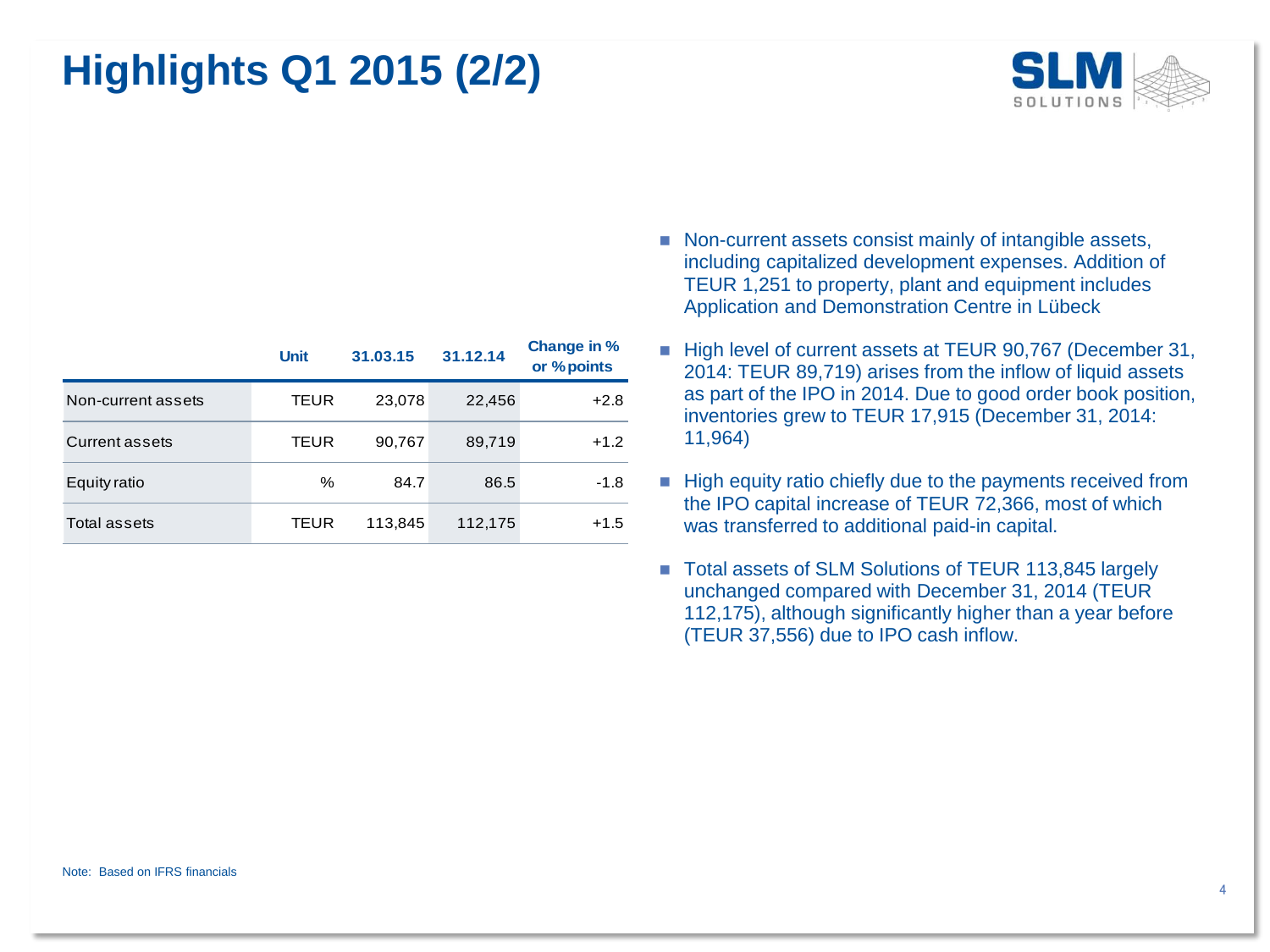# **Convincing growth story delivered**





- From January 1, 2015, SLM operates in the segments of "Machine Sales" and "After Sales".
- Machine Sales comprises the current focus of SLM Solutions' business
- "After Sales" consists of machine-related service revenues, spare parts sales and merchandise sales and is increasingly becoming important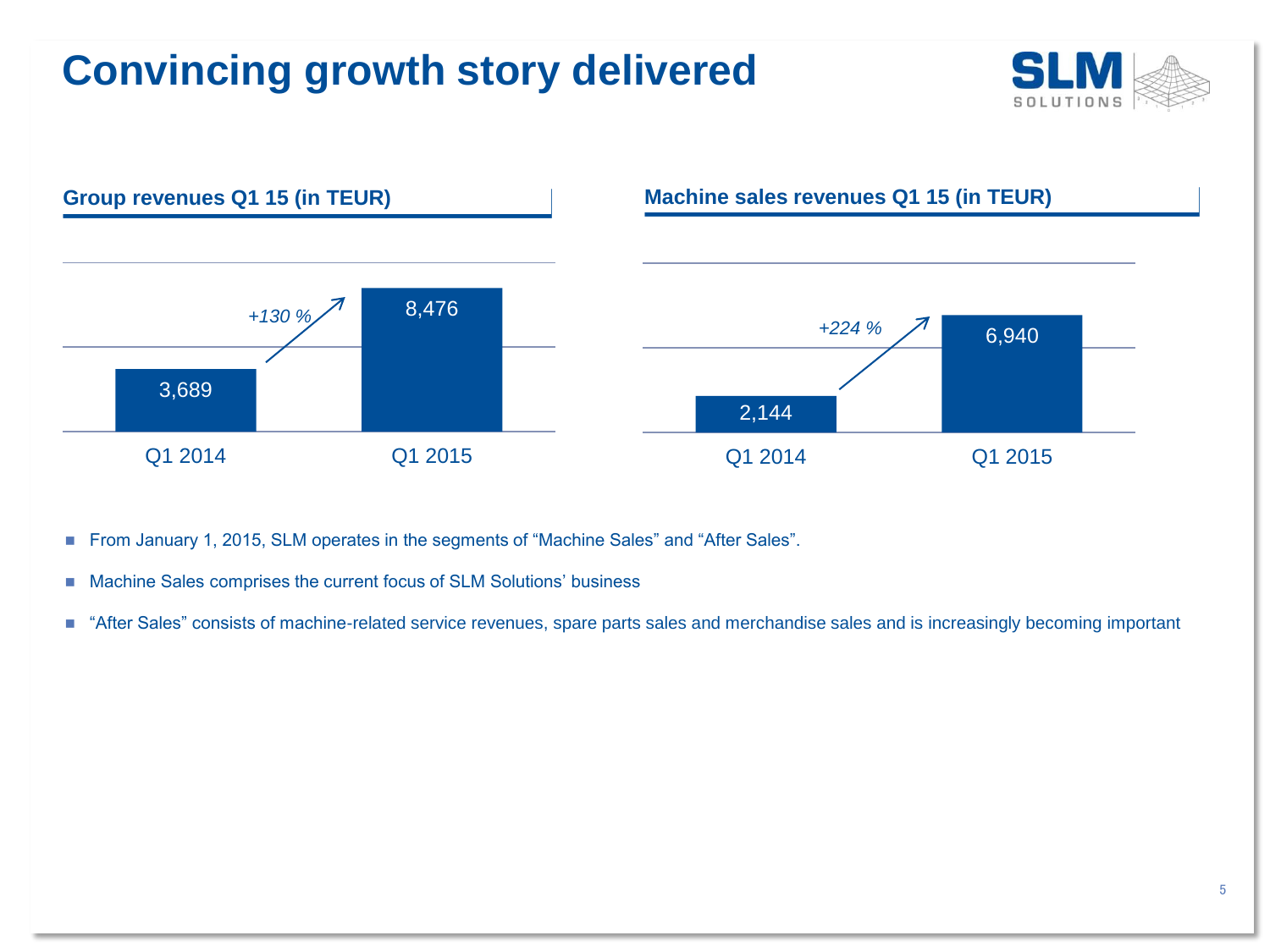# **Reiterate guidance for 2015**



**Notable order book position and a beneficial product mix as of May 11, 2015**

**New order intake of more than 100 machines expected over the course of the full year**

**Significant increase in consolidated revenues of EUR 55 million and EUR 60 million expected**

**Adjusted EBITDA margin expectations between 12 and 13 %**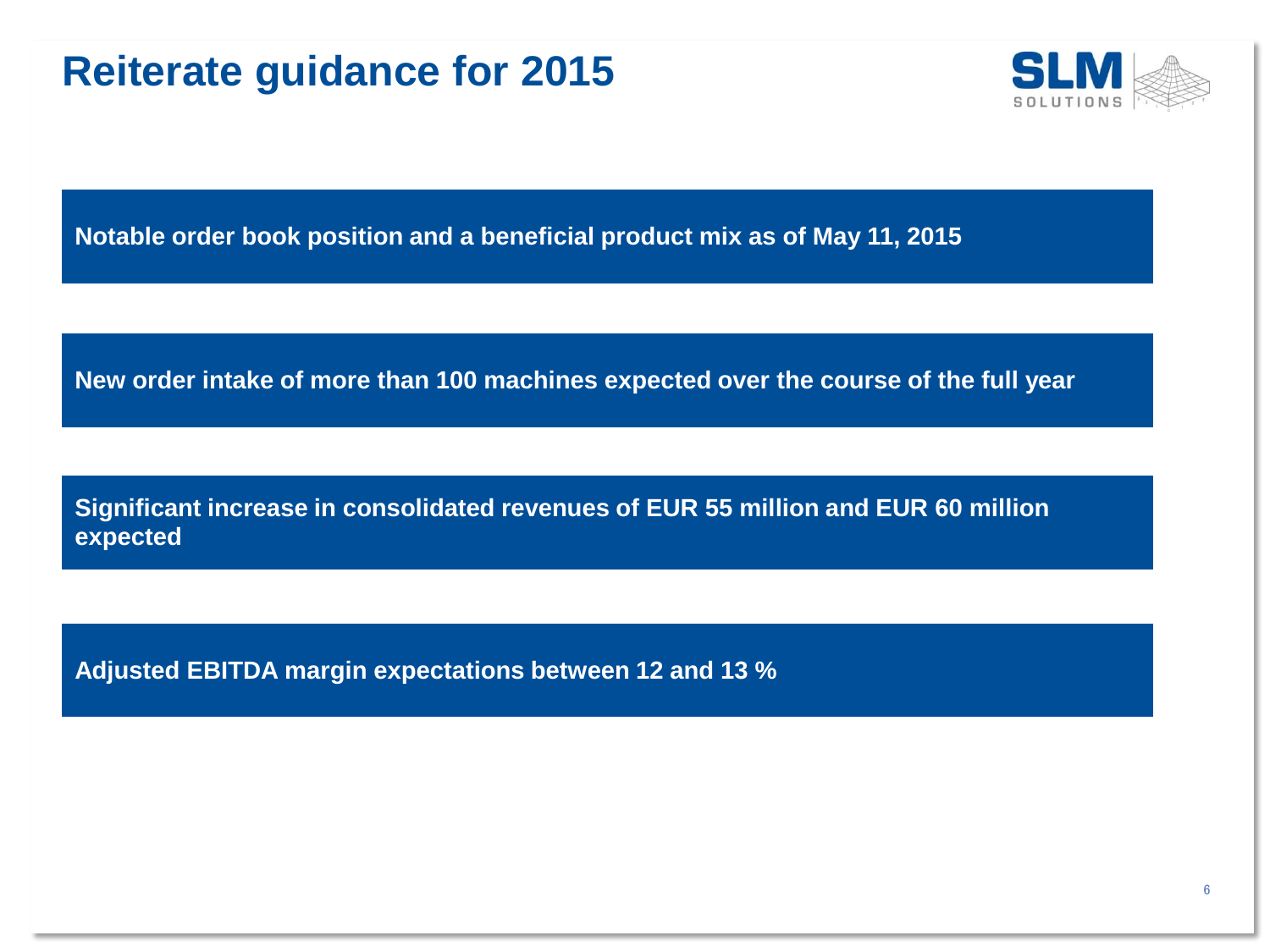### **Clear growth strategy focused on three initiatives**



|                                                                | Develop a global platform with local presence                                                                                                                               |
|----------------------------------------------------------------|-----------------------------------------------------------------------------------------------------------------------------------------------------------------------------|
|                                                                | Novi, USA: tripled sales force and engineer staff, new showroom facility                                                                                                    |
| <b>Strengthening of</b><br>sales force and<br>services network | Sales office in Singapore established (local research engineers, field service engineers,<br>application engineers)                                                         |
|                                                                | Domestic distributor in Japan; representations in India, China and Russia planned                                                                                           |
|                                                                | New application centre in Luebeck                                                                                                                                           |
| <b>Develop</b><br>consumables<br><b>business</b>               | Develop metal powder business by adding manufacturing capabilities through acquisitions or<br>partnerships                                                                  |
| <b>Continued</b><br>focus on R&D                               | Increase efficiency<br>Improve robustness and reliability<br>Reduce total operating risk for customers<br>Collaboration agreement with University of Singapore (NTU) signed |
|                                                                |                                                                                                                                                                             |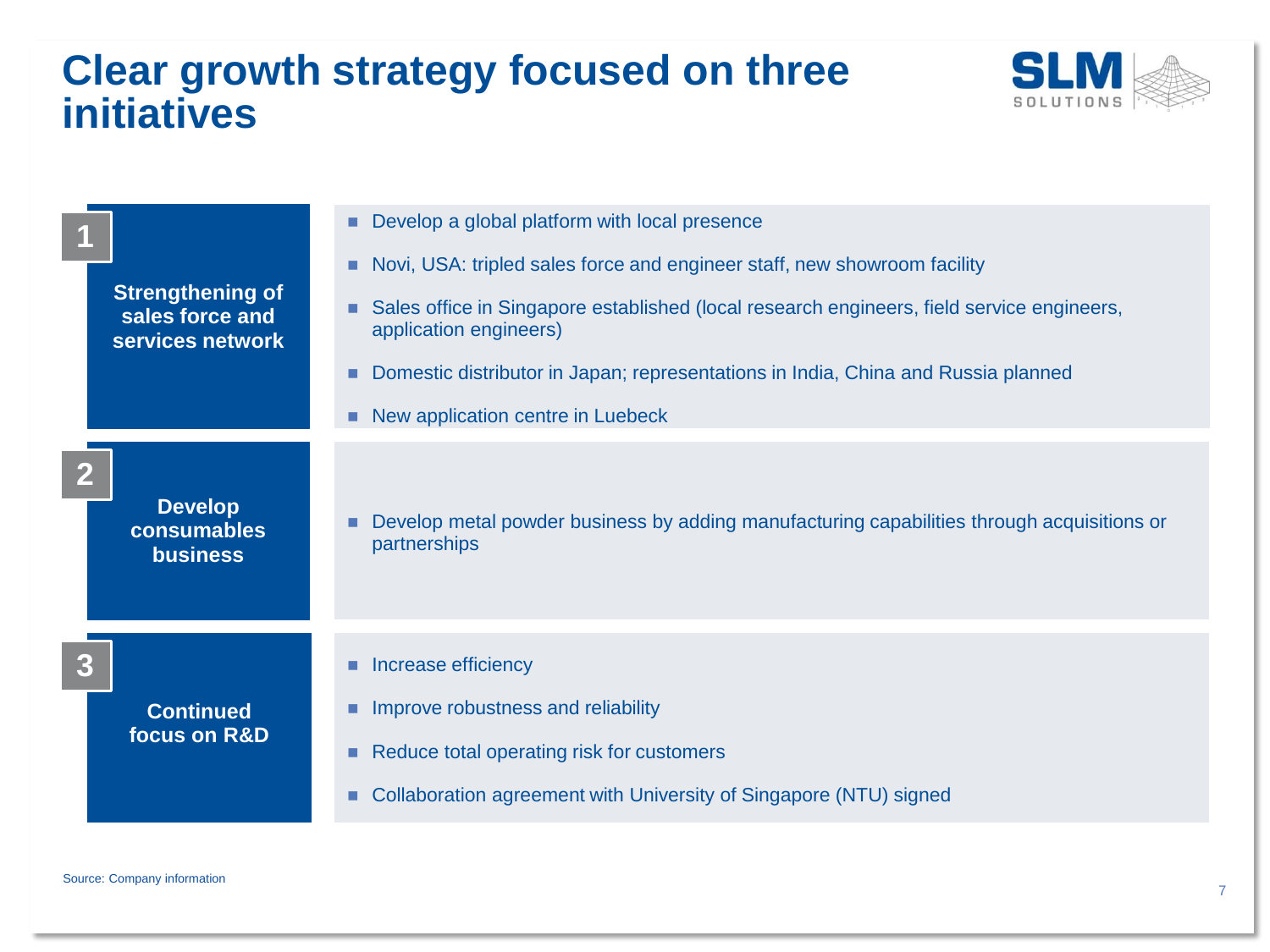# **Profitable growth, solid share price**



| <b>EUR million</b>                              | 2011 | 2012 2013 |               | 2014 |
|-------------------------------------------------|------|-----------|---------------|------|
| Revenue                                         | 11.9 |           | 17.5 21.6     | 33.6 |
| EBITDA <sup>1</sup>                             | 12   | 1.9       | 25            | 4.5  |
| EBITDA <sup>1</sup> margin<br>(in % of revenue) | 10 O |           | $11.1$ $11.5$ | 134  |

<sup>1</sup> EBITDA adjusted for one-off costs related to entry of Parcom Deutschland | GmbH & Co. KG, one-off costs related to IPO and other non-recurring costs (unaudited). EBITDA 2014 adjusted for IPO-related expenses

#### **Share price development (as of May 8, 2015)**



#### **Shareholder structure (as of May 8, 2015)**



\*Pooling agreement: joint pursuit of interests pursuant to Section 22 (2) WpHG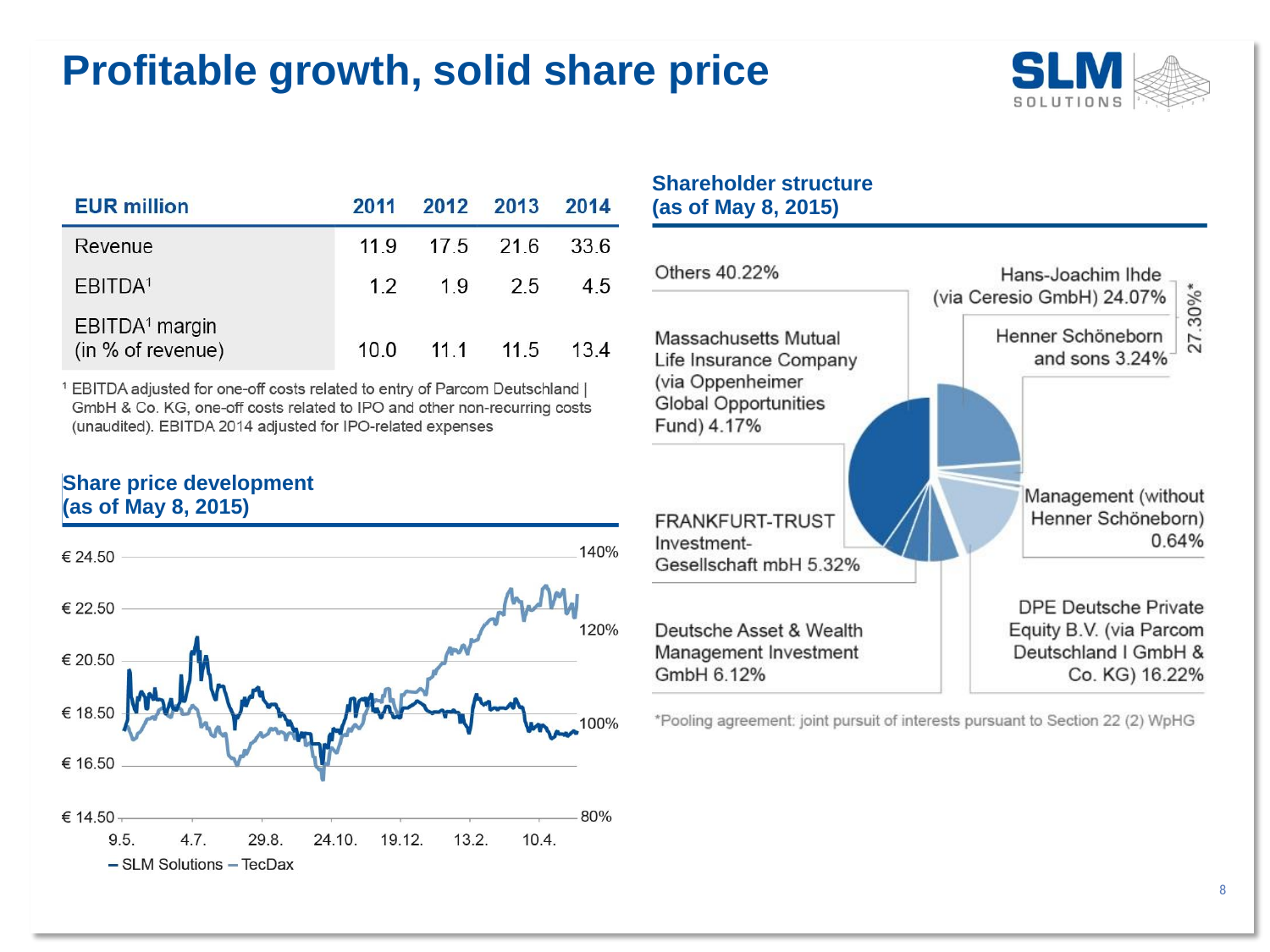### **SLM Solutions – a leader in metal based 3D printing**



**1 Deep rooted 3D printing heritage** 

**German engineering with a global reach**

**3 Enormous addressable market** 

**Technological leadership position**

**5 Expanding blue chip customer base** 

**Profitable growth 6**

**2**

**4**

**7**

**Clear growth strategy**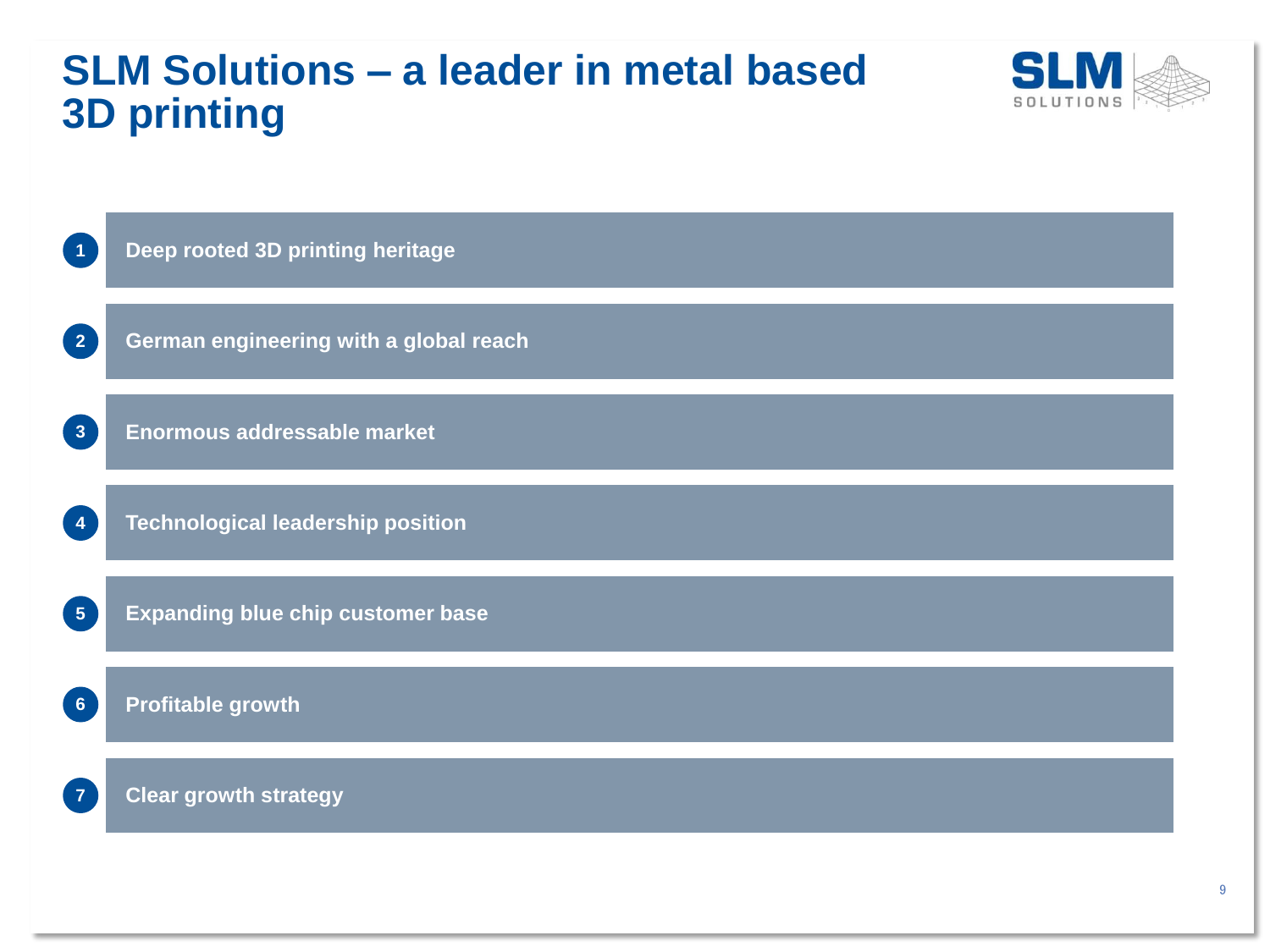

# **Q&A Session**